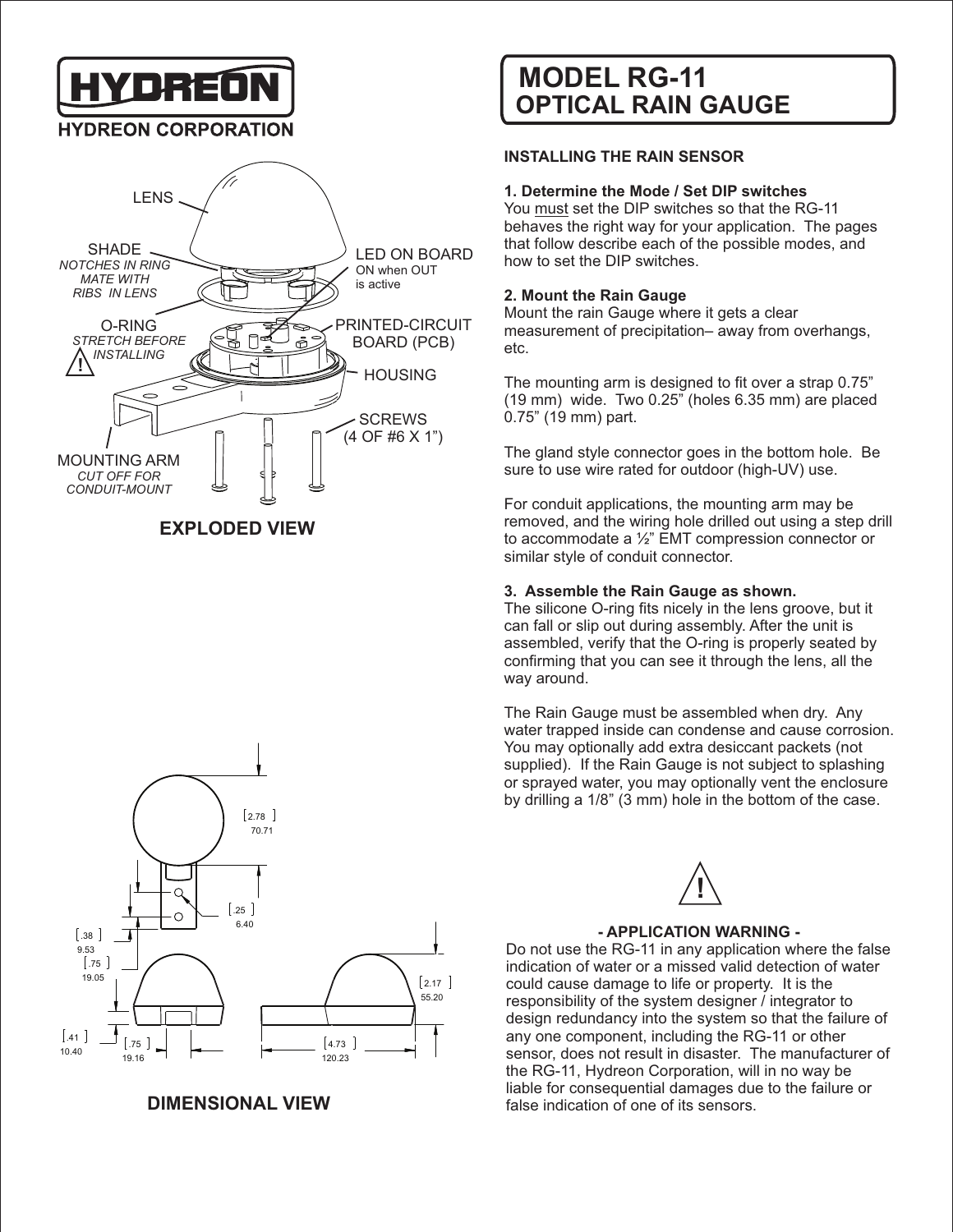# **HYDREON**

## **RAIN GAUGE CONNECTIONS**







## **EQUIVALENT SCHEMATIC**

### **RAIN GAUGE WIRING EXAMPLES**

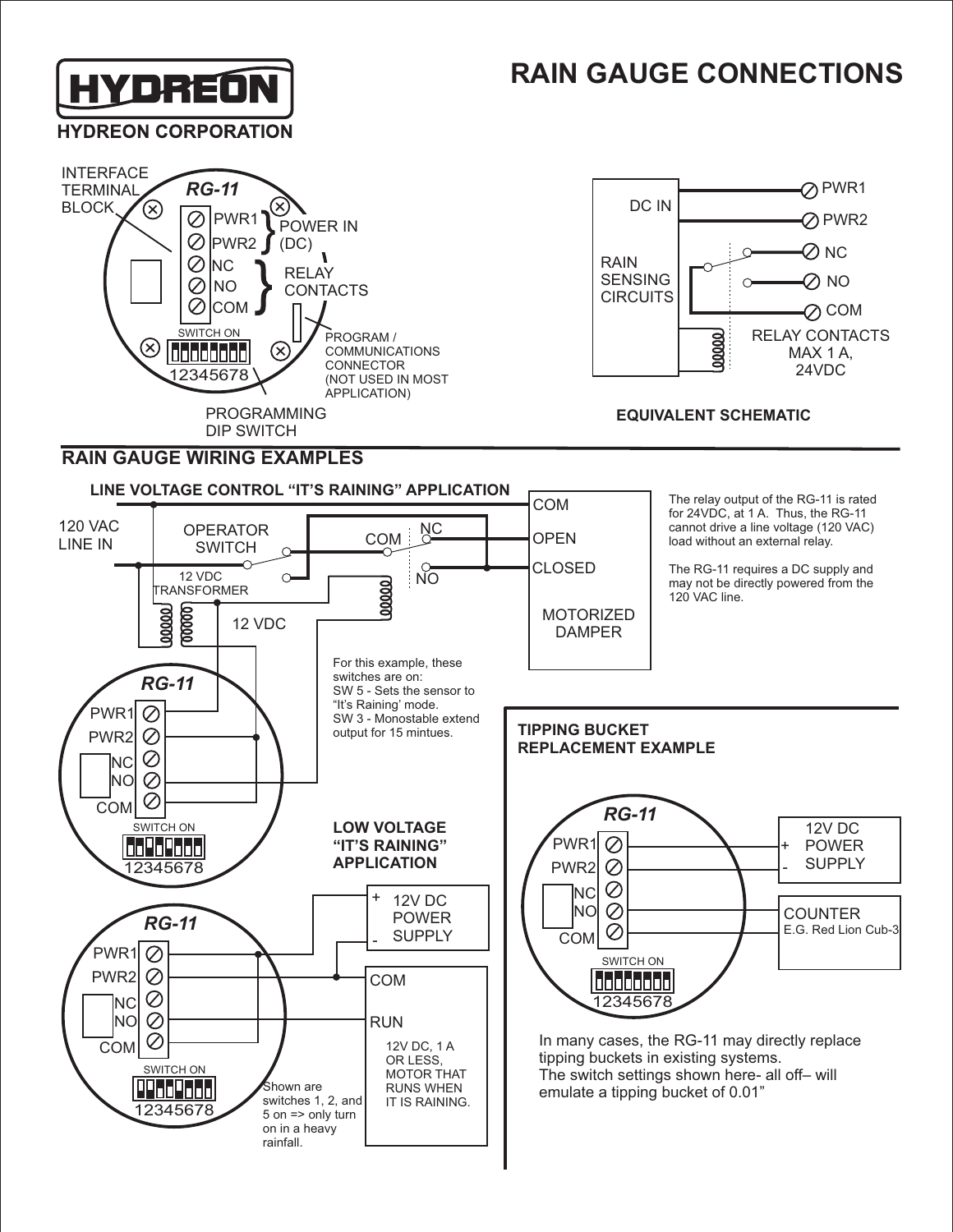## **Specifications**

| Parameter                      | Value                                                                                                                                                                  |
|--------------------------------|------------------------------------------------------------------------------------------------------------------------------------------------------------------------|
| Input Voltage                  | Nominal 12 VDC (Range 10 -15 VDC)<br>50V surge<br>Reverse polarity protected to 50V                                                                                    |
| <b>Current Drain</b>           | 15 mA nominal. (No outputs on, not raining, no<br>heater)<br>about 1.5 mA in micro-power sleep mode.<br>50 mA with output on.<br>55 mA - With heater on, 12V DC input. |
| Output                         | Relay closure, Normally Open and Normally<br>Closed contacts.<br>Max load 1A, 24 VDC.                                                                                  |
| Operating Temperature<br>range | $-40 C$ to $+60 C$                                                                                                                                                     |

#### **DIP Switches**

Set the DIP switches for the application according to the tables below. Generally, a few switch positions (5, 6, and 7) set the overall mode of operation, and others (1, 2, 3, 4) adjust the behavior within the modes. In the tables,  $1 =$  Switch on,  $0 =$  Switch off,  $X =$  switch in either position.

#### **Software Revision**

This manual corresponds to software revision 016. The software revision is printed on a sticker place on the connector block. See www.rainsensors.com (click on "support") for information about differences in software revisions. Differences are generally minor.

#### Switch 8 is Enable Micro-power Sleep Mode in most applications.

Most applications will use SW 8 off. If micro-power is enabled, the low-power heater is disabled. In micro-power mode, if a long time (about 20 min) has elapsed since the last rain was detected, the unit will enter a less sensitive sleep mode. A large drop will cause it to exit sleep mode and resume normal operation. This is for battery or solar powered applications. Micro-power mode is disabled in Condensation sensing mode and in irrigation mode. Switch 8 must be off for First Flush Controller. The unit will not read the DIP switches during sleep.

#### **OUT LED**

The LED in the center of the circuit board turns on when OUT is on, as an aid to debugging.

#### Condensation

Generally, the RG-11 will sense condensation as if it were rainfall, but this seldom amounts to a significant accumulation of water. The built-in low power heater (DIP SW 8 off) will tend to reduce condensation.

#### **Ambient Light Interference**

The RG-11 is almost completely immune to the effects of ambient light, and may freely be mounted in direct sunlight.

#### **Heater Notes**

A built-in low power (0.25W) heater extends operation of the device to freezing (32 F or 0C). This is disabled if the micro-power (SW 8) is enabled. Note that this is a very modest amount of power; it will tend to drive off a modest amount of frost, but will not melt ice.

#### **Dark Sensing**

Turns output on when it is dusk-- nominally less than 2000 lux. This is for applications such as retracting sun-shields in the evening, when they are not needed. (Only in Mode 1, "It's Raining" applications.)

#### LED Flicker / Relay Buzz

If the relay and LED remain on for a long period of time (seconds), the LED may flicker, and the relay may make a barely audible buzz. This is because the RG-11 pulse-width modulates the relay drive signal to reduce current consumption. It does this to prevent excessive heat in the RG-11. This does not affect functionality in any way.

## **J2 Connector**

J2 is a pin-field on 0.1" centers, used for programming, development, and testing of the RG-11. Most applications do not connect to J2, and we make this information available only for special applications.

Connector field is 0.025" square pins on 0.1" centers. An example compatible connector is Molex part number 22-01-3067. This is available from Digi-Key as part number WM2004-ND. The necessary crimp-on wire terminals are Molex 08-55-0131 / DigiKey WM4591-ND.

- J2 Pin assignments
- J2 1 GND
- J2 2 +5V OUT
- J2 3 SW4 J2 - 4 SW1
- J2 5 SW2
- J2 6 RS232 and SW 5.

#### **Remote Switching**

These connections may be used to remotely operate the corresponding switches, by grounding the connections. This can be used for operator-accessible sensitivity adjustment in wiper control applications.

#### **RS-232 communications**

Requires an external resistor. See the "support" link on www.rainsensors.com. Modes that require SW 5 on (It's Raining, Wiper Control and First Flush) cannot use RS-232.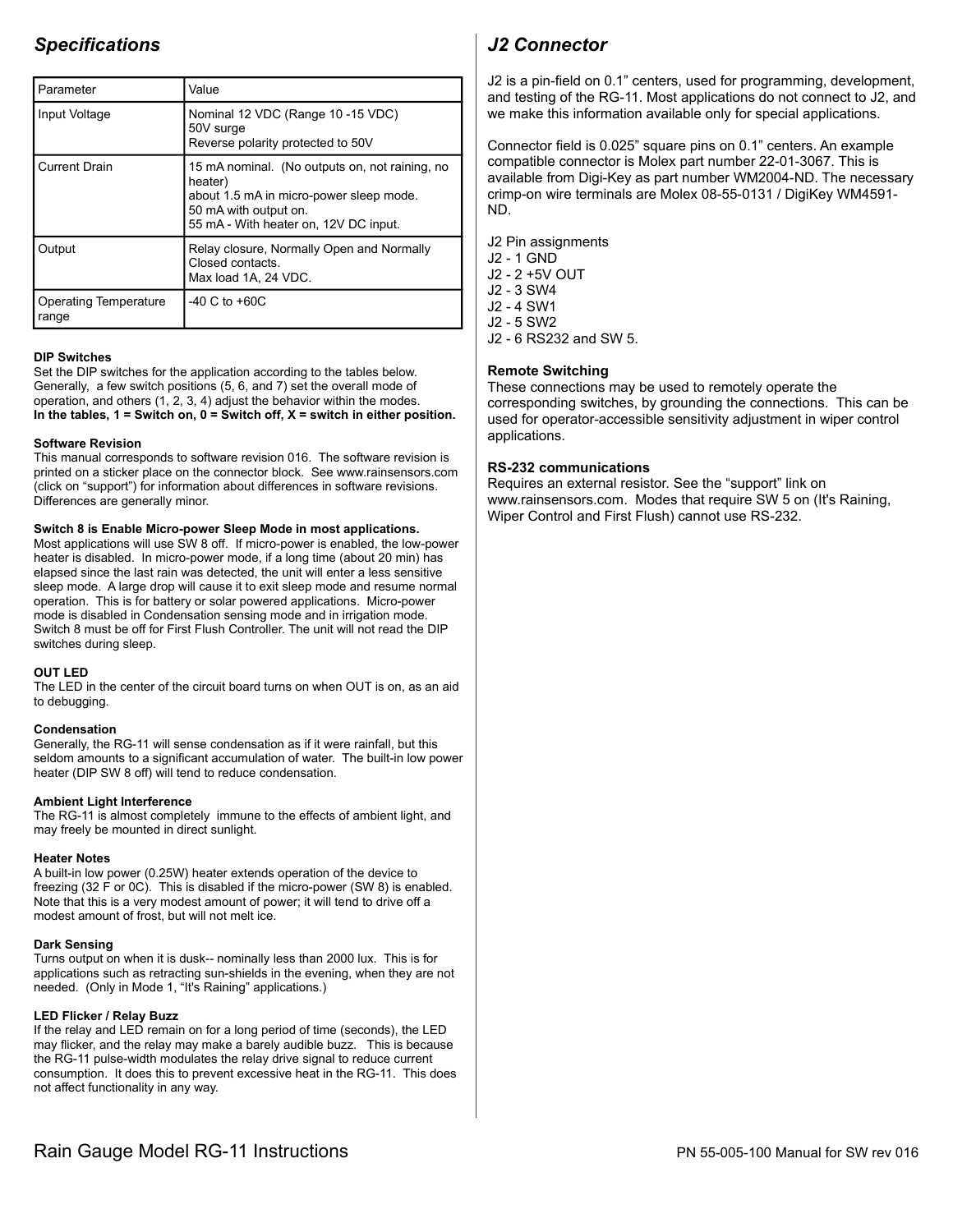## **Mode 0: Tipping Bucket**

Rain Gauge emulates a tipping bucket of the specified size.

|   | Switch |  |         |          |     |    |                                                                       |  |  |  |  |  |  |  |  |
|---|--------|--|---------|----------|-----|----|-----------------------------------------------------------------------|--|--|--|--|--|--|--|--|
| 7 |        |  | 6 5 4 I |          | 321 |    | <b>Behavior</b>                                                       |  |  |  |  |  |  |  |  |
| 0 |        |  |         |          |     |    | $0 0 X 0 0 0 $ Bucket Size = 0.01"                                    |  |  |  |  |  |  |  |  |
|   |        |  |         | $\Omega$ | ΩI  | 11 | Bucket Size = 0.001" (Sensitive)                                      |  |  |  |  |  |  |  |  |
|   |        |  |         | ΩI       |     |    | $1 0 $ Bucket Size = 0.0001" (Very sensitive)                         |  |  |  |  |  |  |  |  |
|   |        |  |         |          | 0I. |    | 0 Bucket Size = $0.2$ mm<br>$0$   1 Bucket Size = 0.01 mm (sensitive) |  |  |  |  |  |  |  |  |
|   |        |  |         |          |     |    |                                                                       |  |  |  |  |  |  |  |  |
|   |        |  |         |          |     |    | 0 Bucket Size = $0.001$ mm (Very sensitive)                           |  |  |  |  |  |  |  |  |
|   |        |  |         |          |     |    | Reserved for system test                                              |  |  |  |  |  |  |  |  |

In tipping bucket mode, the Rain Gauge effectively emulates a tipping bucket of the specified size. For example, if the DIP switches are set to a tipping bucket mode with a bucket size of 0.01", then the output will pulse ON for 50mS each time 0.01" of water accumulates, just as a tipping bucket would. This can be externally totalized, and used to measure rainfall rates. Bucket sizes of 0.001" and 0.0001" are similar, generating pulses at accumulations of one one-thousandth, and one ten-thousands of an inch, respectively. These emulate what a tipping bucket would do if it were possible to make one that small. Metric bucket sizes are available as well, or the lnch unit scales may be scaled with external equipment.

#### **Accuracy**

We do not claim an accuracy spec for the RG-11. For more information see the "Tipping Bucket" link on www.rainsensors.com.

## Mode 1: It's Raining

Rain Gauge turns on the relay to indicate that it is raining when the rainfall has reached a given intensity.

|   | Switch |   |   |          |                |     |                                                                                                                       |  |  |  |  |
|---|--------|---|---|----------|----------------|-----|-----------------------------------------------------------------------------------------------------------------------|--|--|--|--|
|   | 6      | 5 | 4 | 3        | $\overline{2}$ |     | Function                                                                                                              |  |  |  |  |
| 0 | 0      | 1 | X | $\times$ | $\Omega$       | 0   | Very sensitive-- first detected raindrop.                                                                             |  |  |  |  |
|   |        |   |   |          | 0              | 1   | Sensitive-- turn on with very light rainfall (0.1"<br>per hour).                                                      |  |  |  |  |
|   |        |   |   |          | 1              | 0   | Medium Sensitivity-- turn on with medium<br>rain (0.25" per hour. You would want your<br>car's wipers on steady slow) |  |  |  |  |
|   |        |   |   |          | 1              | 1.  | Low Sensitivity-- turn on in heavy rainfall. (1"<br>per hour. You would want your car's wipers<br>on high)            |  |  |  |  |
|   |        |   | X | 0        |                |     | $X$ $X$ Output off when rain stops.<br>Output Monostable Extended by 15 minutes                                       |  |  |  |  |
|   |        |   |   |          |                |     |                                                                                                                       |  |  |  |  |
|   |        |   | 0 | χI       | $\times$       | ΙXΙ | No Dark-Detect - Normal operation                                                                                     |  |  |  |  |
|   |        |   |   |          |                |     | Dark Detect                                                                                                           |  |  |  |  |

Use this mode to control equipment that should be controlled, enabled, open, closed, and so forth depending on whether or not it is raining. The output turns on when a given rate of rainfall is detected, and turns off after it has dropped below a threshold.

Each of the sensitivity levels (set by switches 1 and 2) provides different trip and release points. There is much hysteresis built in, but real rain fall rates typically fluctuate, even in what you may perceive as a "steady rain", so expect the output to turn on and off. The output will remain on for between about 30 seconds and 5 minutes after the last detected rain drop, depending on sensitivity setting and actual conditions.

#### **Monostable Extend = Switch 3 ON**

To prevent some piece of equipment from turning constantly on and off (or opening / closing, etc.) you can enable the Monostable extend (Switch 3). That will hold the output on for 15 minutes after the rain has ceased.

#### Dark Detect = Switch 4 ON

If this enabled, the output will also turn on when the ambient light drops below about 2000 lux. This feature may be used to retract a sun-shade awning when it is dark.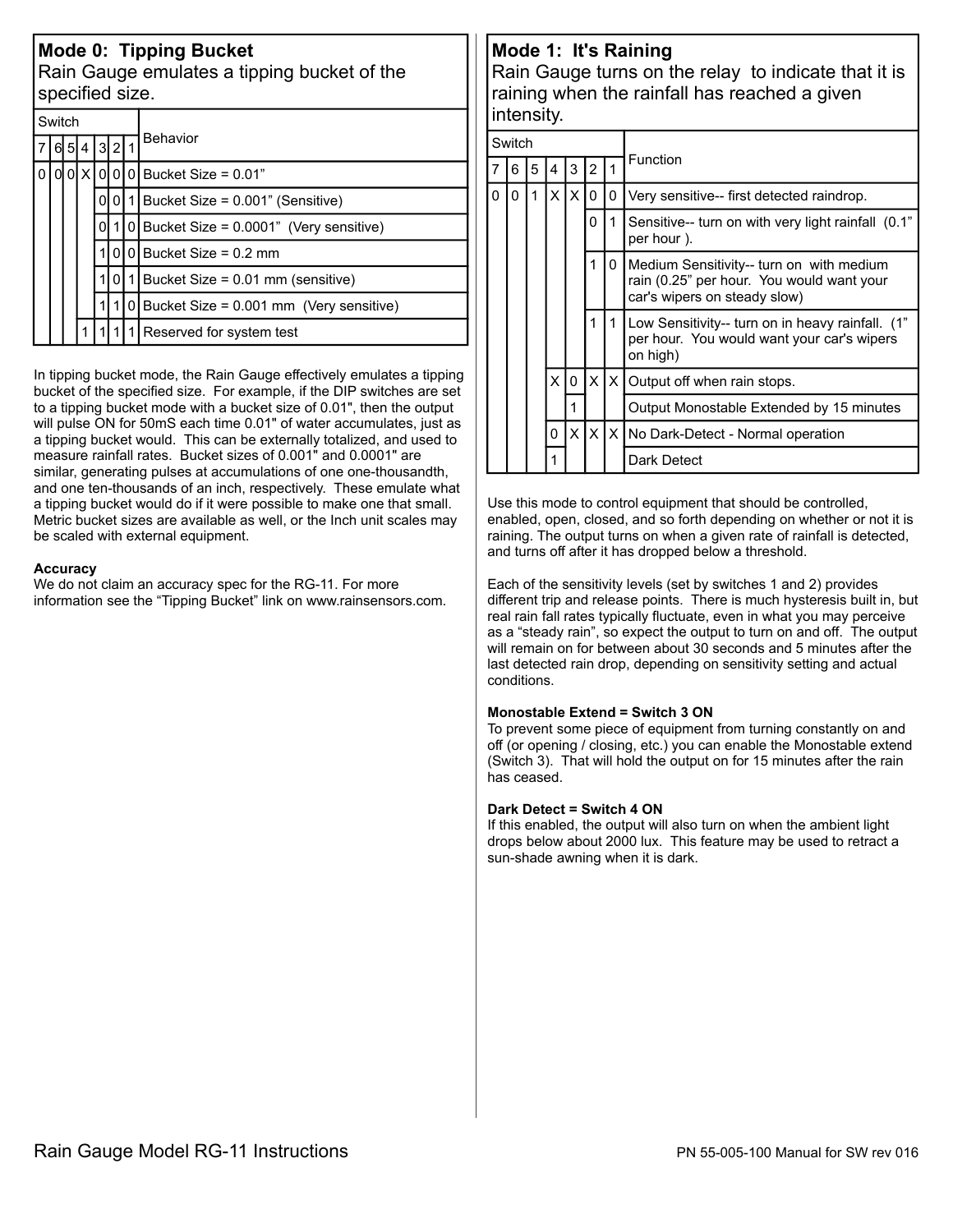## **Mode 2: Condensation Sensor** Rain Gauge detects condensation or frost formation on the surface.

| Switch |   |   |   |   |   |   |                                            |  |  |  |  |  |
|--------|---|---|---|---|---|---|--------------------------------------------|--|--|--|--|--|
|        | 6 | 5 | 4 | 3 | 2 |   | Behavior                                   |  |  |  |  |  |
|        |   |   |   |   |   | 0 | Very Sensitive- first sign of condensation |  |  |  |  |  |
|        |   |   |   |   | 0 |   | Sensitive                                  |  |  |  |  |  |
|        |   |   |   |   |   | 0 | <b>Medium Low</b>                          |  |  |  |  |  |
|        |   |   |   |   |   |   | .OW                                        |  |  |  |  |  |

The rain sensor senses condensation by detecting a shift from the "clear" condition. The relay closes when the condensation occurs, and opens when the condensation goes away. The rain sensor is set to very gradually adapt the clear condition, so that very gradual build up of dirt or other contaminants do not cause a false trip.

Condensation sensing mode disables the heater and micro-power mode.

## Mode 3: Wiper Control

Rain sensing wiper control from off through intermittent and steady slow speeds.

|          | Switch |   |              |   |                |   |                                             |  |  |
|----------|--------|---|--------------|---|----------------|---|---------------------------------------------|--|--|
| 7        | 6      | 5 | 4            | 3 | $\overline{2}$ | 1 | Behavior                                    |  |  |
| $\Omega$ | 1      | 1 | 0            | x | 0              | 0 | Normal Wiper Control                        |  |  |
|          |        |   | 0            |   | 0              | 1 | Wipe More                                   |  |  |
|          |        |   | 0            |   | 1              | 0 | Wipe a Lot More                             |  |  |
|          |        |   | 0            |   | 1              | 1 | Wipe a Whole Lot More                       |  |  |
|          |        |   | 1            |   | 0              | 0 | Wipe Less                                   |  |  |
|          |        |   | 1            |   | 0              | 1 | Wipe a Lot Less                             |  |  |
|          |        |   | 1            |   | 1              | 0 | Wipe a Whole Lot Less                       |  |  |
|          |        |   | 1            |   | $\mathbf{1}$   | 1 | Wipe hardly at all                          |  |  |
|          |        |   | $\mathsf{x}$ | 0 | x              | x | Normal Slow Cycle Time (1.2 to 3 sec.)      |  |  |
|          |        |   |              |   |                |   | Long Slow Cycle Time $(3 - 8 \text{ sec.})$ |  |  |

#### See rainsensors.com for instructions that are just for wiper control applications. (Click on "Wiper Control").

The RG-11 may be used to control a wiper system. The output relay turns on when the slow motor winding should be engaged. This will typically be used to drive an external relay, which will, in turn, drive the wiper motor windings. This may be used for the wipers for a boat, ship, locomotive, observation window, or many other applications. The RG-11 does not care what the wipers are wiping.

WARNING: The relay contacts of the RG-11 can control only a 1A load, and wiper systems generally require many times that current. The RG-11 MUST be used with a suitable external relay in wiper control applications.

The nominal wiper control is set so that it properly controls the wipers of a passenger car. It is optimized for wiper systems that require between 1.2 and 3 seconds to make a single complete actuation of the wipers. A long cycle time is provide (Switch 4 on) for systems with a wiper actuation cycle time between 3 and 8 seconds. In all cases, the RG-11 provides a pulse to initiate the wiper actuation. Most wiper system will include some sort of cam feedback mechanism that causes the wipers to keep running until they reach a home position.

Mount the RG-11 so that it generally gets the same rainfall as the surface to be wiped. Usually, this means about a 45 degree angle. The RG-11 does not need to be within the actual field of view of the window. Adjust the sensitivity control DIP switches (3, 2, and 1) to set the system to wipe more or less, depending on the needs of the installation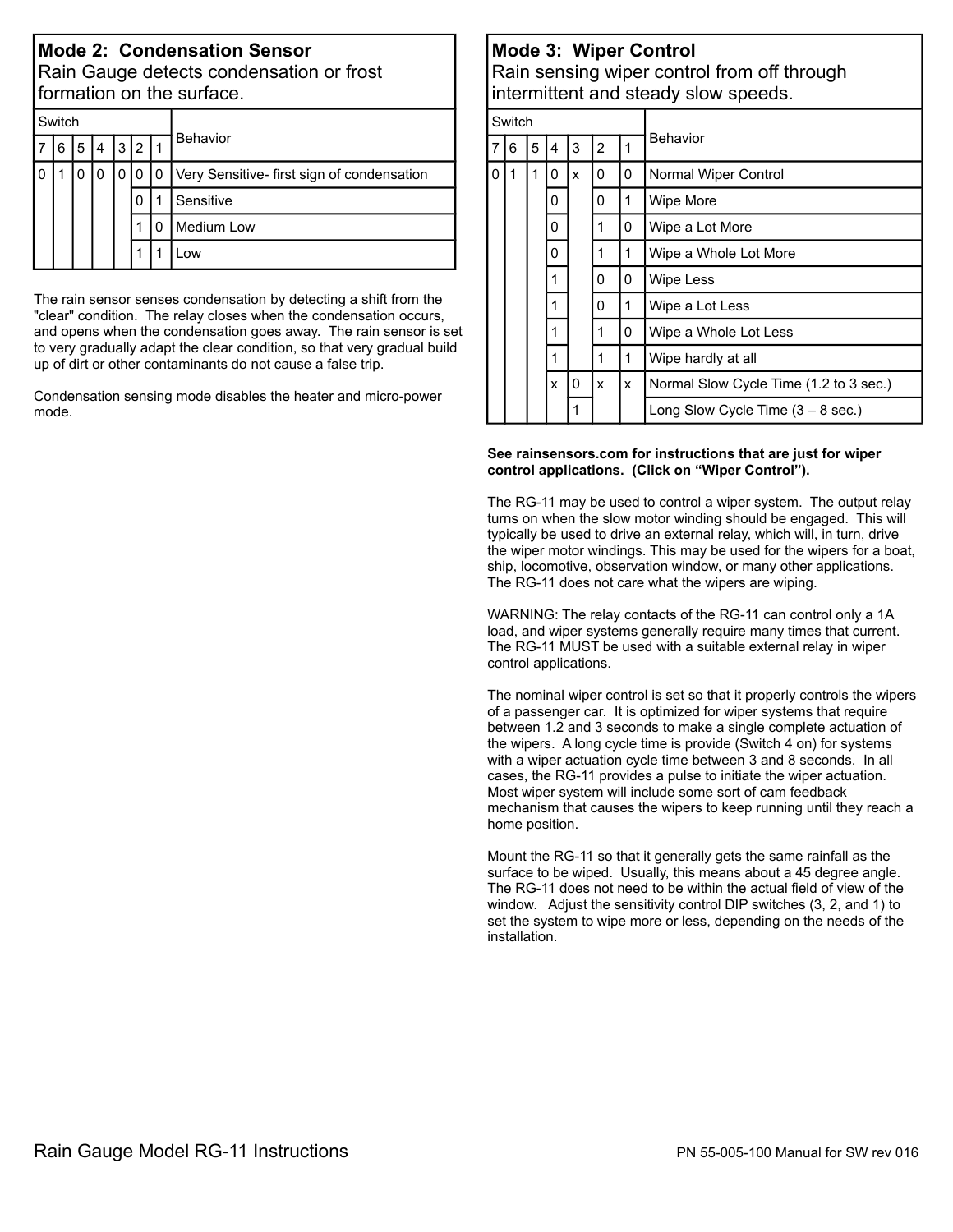|   | <b>Mode 4: Irrigation Control</b><br>Rain Gauge output on means inhibit watering. |   |    |                 |     |   |   |                                                              |  |  |  |
|---|-----------------------------------------------------------------------------------|---|----|-----------------|-----|---|---|--------------------------------------------------------------|--|--|--|
|   | Switch                                                                            |   |    |                 |     |   |   |                                                              |  |  |  |
| 8 | 5<br>3<br>1<br>7<br>$\overline{2}$<br>6<br>4                                      |   |    |                 |     |   |   | <b>Behavior</b>                                              |  |  |  |
| X | 1                                                                                 | 0 | xl | $\vert x \vert$ | 0 l | 0 | 0 | Typical Water Control. Inhibit watering<br>for up to 5 days. |  |  |  |
|   |                                                                                   |   |    |                 | 0   | 0 | 1 | <b>Water More</b>                                            |  |  |  |
|   |                                                                                   |   |    |                 | 0   | 1 | 0 | Water a lot more                                             |  |  |  |
|   |                                                                                   |   |    |                 | 1   | 0 | 0 | <b>Water Less</b>                                            |  |  |  |
|   |                                                                                   |   |    |                 | 1   | 0 | 1 | Water a lot less                                             |  |  |  |
|   |                                                                                   |   |    | 0               | χI  |   |   | $X[X]$ Inhibit irrigation during a storm                     |  |  |  |
|   |                                                                                   |   |    | 1               |     |   |   | Allow irrigation during a storm                              |  |  |  |
|   |                                                                                   |   | 0  |                 |     |   |   | x   x   x   x   Inhibit irrigation during freeze             |  |  |  |
|   |                                                                                   |   | 1  |                 |     |   |   | Allow irrigation during freeze                               |  |  |  |
| 0 |                                                                                   |   |    |                 |     |   |   | Normal Evaporation Rate                                      |  |  |  |
|   |                                                                                   |   |    |                 |     |   |   | Hi Evaporation Rate                                          |  |  |  |

#### See rainsensors.com for instructions that are just for irrigation control applications. (Click on "Irrigation Control")

The RG-11 may be set to provide precise control of an irrigation system. Typically, the installation will connect to the COM and NC relay contacts to interrupt the valves when watering should be inhibited. Note that the RG-11 also requires 24 VAC (or other suitable supply.)

The nominal irrigation profile is set so that the ground receives an inch of water per week. It will inhibit watering upon the accumulation of 0.2 inches of water, and re-enable the system after that water has evaporated. This can be a short as less than a day, or as long as six days, depending on rainfall. Additional DIP switch settings are provided for allowing more or less watering, as shown in the table helow

Nominally (Switch 4 off), the RG-11 will inhibit watering during a storm, even if not much water has accumulated. The reasoning is that if it is raining hard now, the rainfall is likely to deliver enough accumulation to justify inhibiting at least the current cycle of watering. This prevents the "it's pouring, but my sprinklers are still running" objection from the customer, and the accompanying excessive runoff and muddy ground. The feature may be defeated by turning switch 4  $n<sub>n</sub>$ 

Normally, the RG-11 will inhibit irrigation if the temperature drops below freezing, or nominally about 34 degrees. If SW 5 is on, the RG-11 will allow irrigation below 34 degrees. Micro-power mode is disabled in irrigation control.

#### **Evaporation Rate**

Normal Evaporation Rate = 0.11 inches per day Hi Evaporation Rate =  $0.22$  inches per day In irrigation mode, if Switch 8 is on, the control assumes a high evaporation (or transpiration rate). Set this switch to ON for sandy soil or other conditions where the soil tends to dry out quickly. The system will re-enable the irrigation sooner.

|   | Mode 6: Drop Detector |   |   |    |           |    |                                                       |  |  |  |
|---|-----------------------|---|---|----|-----------|----|-------------------------------------------------------|--|--|--|
|   | Switch                |   |   |    |           |    |                                                       |  |  |  |
| 7 | 6                     | 5 | 4 | 3  | <u> 2</u> |    | Behavior                                              |  |  |  |
|   |                       | O | 0 | ΧI | 10        | 0  | Normal drop threshold                                 |  |  |  |
|   |                       |   |   |    | 0         |    | Sensitive Drop threshold. Expect rare false<br>trips. |  |  |  |
|   |                       |   |   |    |           | 0  | Hi drop threshold. Trip only with large drops.        |  |  |  |
|   |                       |   |   | 0  | X         | ΙX | One pulse per drop, longer pulses for bigger<br>drops |  |  |  |
|   |                       |   |   |    |           |    | Multiple pulses per larger drop                       |  |  |  |

The RG-11 may also provide drop detection. Use this if you want to do your own, external data interpretation. The output will pulse once with each detected drop. Normally, it will produce longer pulses (in multiples of 200 mS) for larger drops. If set to multiple pulses per drop (SW 3 ON), each detected drop will generate one or more 100 mS pulses, depending on drop size.

In sensitive mode, the threshold for drop detection is lowered to below the normal level. This makes the system more sensitive, but raises the possibility of false detections. It is up to the system designer to determine the proper tradeoff. Similarly, the Hi drop threshold will provide an output only for large drops, making false detections unlikely, for installations were a false detection is especially objectionable.